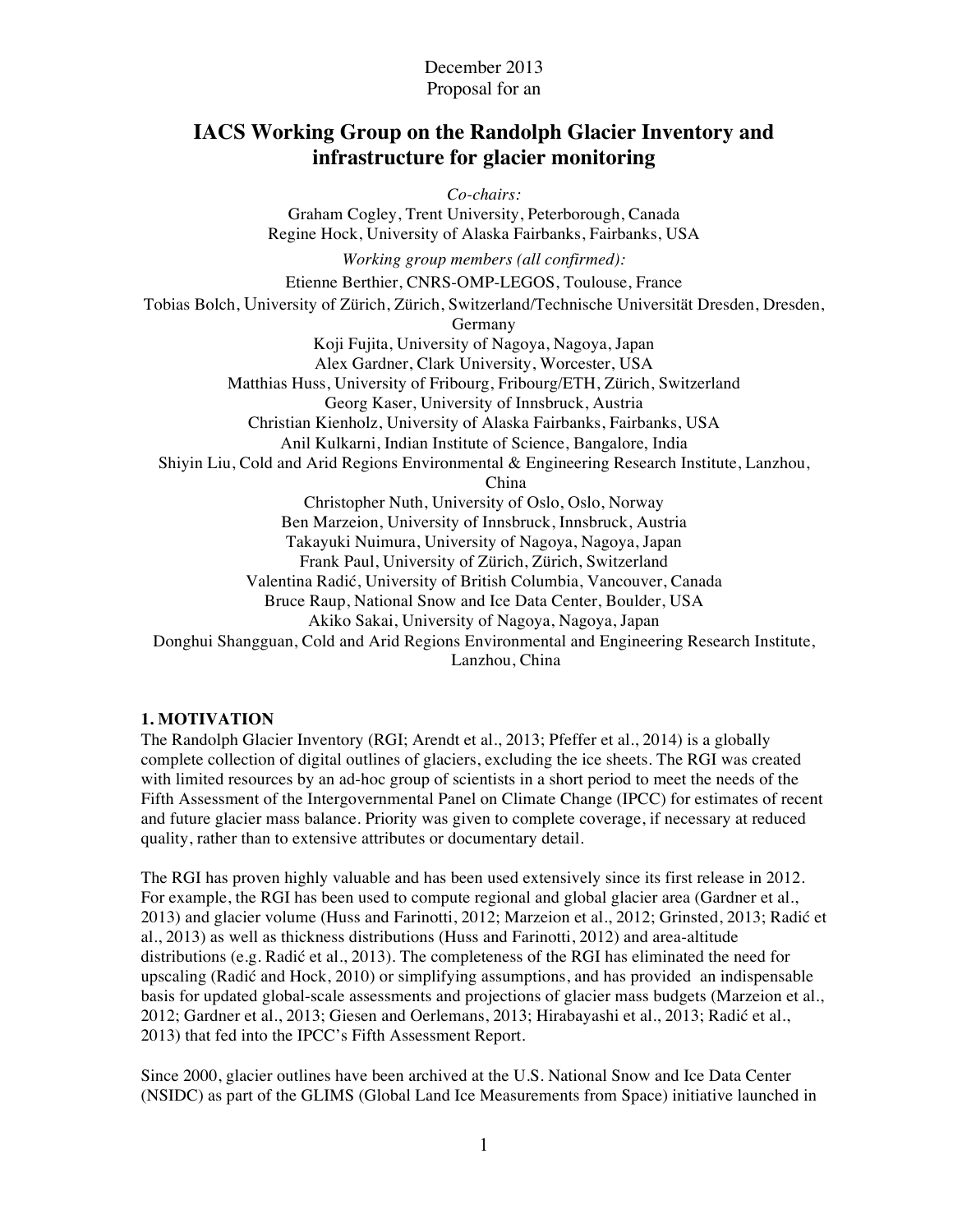1995. Multi-temporal outlines are available, allowing glacier change detection. However, GLIMS outlines cover less than 75% of the world's glacier area, and completion of GLIMS is not foreseen in the near future. Also, data retrieval from GLIMS on global/regional scales is not straightforward. Hence, we anticipate that, at least for regional/global glacier mass-balance studies, the RGI will remain the main data source until the two datasets are merged (see below). Therefore, we propose a 4-year IACS Working Group (March 2014–February 2018) as an organizational framework to correspond to the exisitng framework within which GLIMS operates.The proposed work has the aim of further developing the RGI by increasing the accuracy of its outlines and the number of attributes attached to each outline. This will provide the glaciological community with the necessary base data for global-scale mass-balance studies, thus meeting the needs of upcoming assessments such as those of the IPCC in a timely way.

In the long term it does not make good sense for there to be two glacier databases with such similar content as the RGI and GLIMS. Thus one of the objectives of the Working Group is to oversee the gradual merger of these two databases. Their content is not identical, and the process of fusion requires consideration of how to retain the functionality and features of the RGI, expanded as outlined in the next section, as part of an expanded GLIMS. This is likely to require some time and may or may not be complete by the end of the Working Group's term.

## **2. OBJECTIVES**

The proposed Working Group has the following general objectives:

### **A) To maintain and develop the Randolph Glacier Inventory as a resource for global/regional-scale mass-balance assessments and projections** *Goals*

- 1. Enlarge the set of attributes of the current RGI version 3.2, for example:
	- topographic (hypsometry, slope, aspect, min/max elevation, area, length, …)
	- glaciological (ice thickness, debris cover, climatic variables, glacier morphology (valley
	- glacier vs ice cap), glacier type (lake/ocean-terminating, surge-type, …)
	- hydrographic (drainage basins)
	- political (national boundaries)
	- sources, dates
- 2. Improve the quality of glacier outlines where necessary
- 3. Periodically release updated versions of the inventory
- 4. Develop, document and make available tools for deriving inventory attributes

## **B) To work towards merging the RGI into GLIMS**

*Goals*

- 1. Ensure that there is no duplication or omission during merging, and that the functionality and features of the RGI (such as region-wide downloads and RGI-like representation of nunataks) are retained in the future GLIMS
- 2. Advise GLIMS on enhancements of the GLIMS data model to facilitate global/regionalscale analysis
- 3. Discuss and plan the eventual fusion of the two databases

## **C) To develop a model for medium-term support of the RGI, for example for purposes of the next IPCC assessment**

*Goals*

- 1. To explore prospects for increased funding to support the RGI
- 2. To liaise with relevant organizations (e.g. GTN-G: GLIMS, NSIDC, WGMS) to optimize data submission and data provision for glaciological users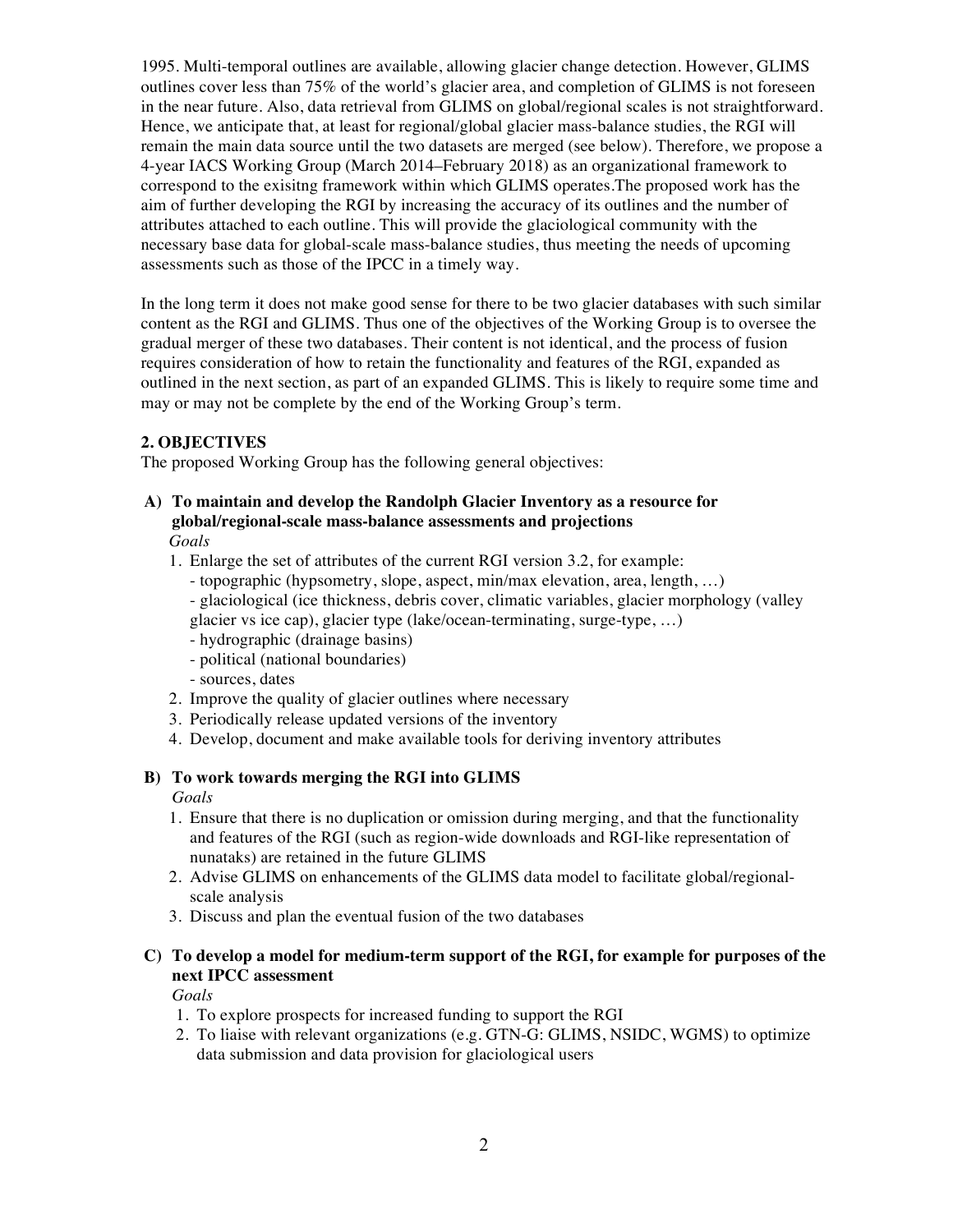### **3. DELIVERABLES AND MILESTONES**

- 1.) **Updated versions of the RGI** with enhanced attribute set (target dates for new releases: June 2014, and annually thereafter)
- 2.) A **technical document** explaining in detail the derivation of the new attributes and their potential uses (released with each annually updated version)
- 3.) An **RGI-related session** at a suitable international conference, for example, IUGG 2015 in Prague; we expect also that numerous peer-reviewed publications will rely on updated versions of the RGI, building on results already published (see section 1) and extending into fields such as glacier hydrology and water resources in which the RGI has not yet been exploited fully

## **4. WORKING PROCEDURE**

The Working Group will consist of both users and providers of inventory products, to ensure that the products are as accessible and useful as possible for the glaciological community. The Working Group will form subsets of members to accomplish each of the goals set out above, especially those in section 2A. In addition to regular communication by email/skype, we also plan two 1-day RGI workshops before or after other conferences. The first workshop, to be convened at the end of year 1, will focus on progress to date and ways of optimizing workflows for the remaining three years. The second workshop, at the end of year 3, will focus on the future of the RGI as a resource for long-term glacier monitoring in the context of societal responses to climatic change. We anticipate applications to IACS for support of these workshops.

If it is established, we will liaise closely with the working group on "ice thickness and volume evaluation" co-chaired by Dr. H.L. Li, and we will ensure that at least one person is a member of both groups.

### **5. CONCLUSION**

In its present form the RGI is a globally complete dataset of glacier outlines with a limited set of attributes attached to each outline. We propose this IACS Working Group as a medium for ensuring both that the glacier outlines are updated as and when improved information becomes available, and that a richer set of attributes can be developed and added in a planned, orderly way.

Some of the goals described above can be realized quickly. For example the addition of hypsometric data for every RGI glacier is a problem that has already attracted much interest. It requires only technical decisions about formatting, and a moderate investment of effort, to be considered solved. It is an instructive example because a) it offers a huge payoff in convenience for students of glacier–climate and glacier–landscape interactions: a standardized hypsometric product (Paul et al. 2009) of acknowledged uniform quality would save much diffuse effort and would reduce uncertainty arising from the use of different topographic sources; and b) brief reflection makes it obvious that the best way to maintain the hypsometric part of a global glacier inventory is to do so at a central repository housing the necessary digital elevation models. Thus the topographic part of Goal A1 relates directly to Goal A4 (a standardized hypsometric tool would be very valuable) and to Goal C1 (it may not be possible to fund the labor required for maintenance from resources at current levels); moreover, centrally-calculated hypsometric data will be equally valuable for the RGI and for GLIMS, thus reinforcing Goal B2.

Other goals that are attainable over the 4-year lifespan of the Working Group are nevertheless more distant, because so far little concentrated thought has been devoted to them. For example digitized outlines of drainage basins, although widely used in hydrology, are less widely available in forms suitable for glaciological investigations; in the latter, positional accuracies of the order of 10 m or finer are needed in headwater catchments while coarser resolution is acceptable downstream. Similarly, although debris cover is widely acknowledged as an influence on glacier mass balance, until recently (e.g. Gardelle et al., 2012) it has been little studied as a factor complicating broad